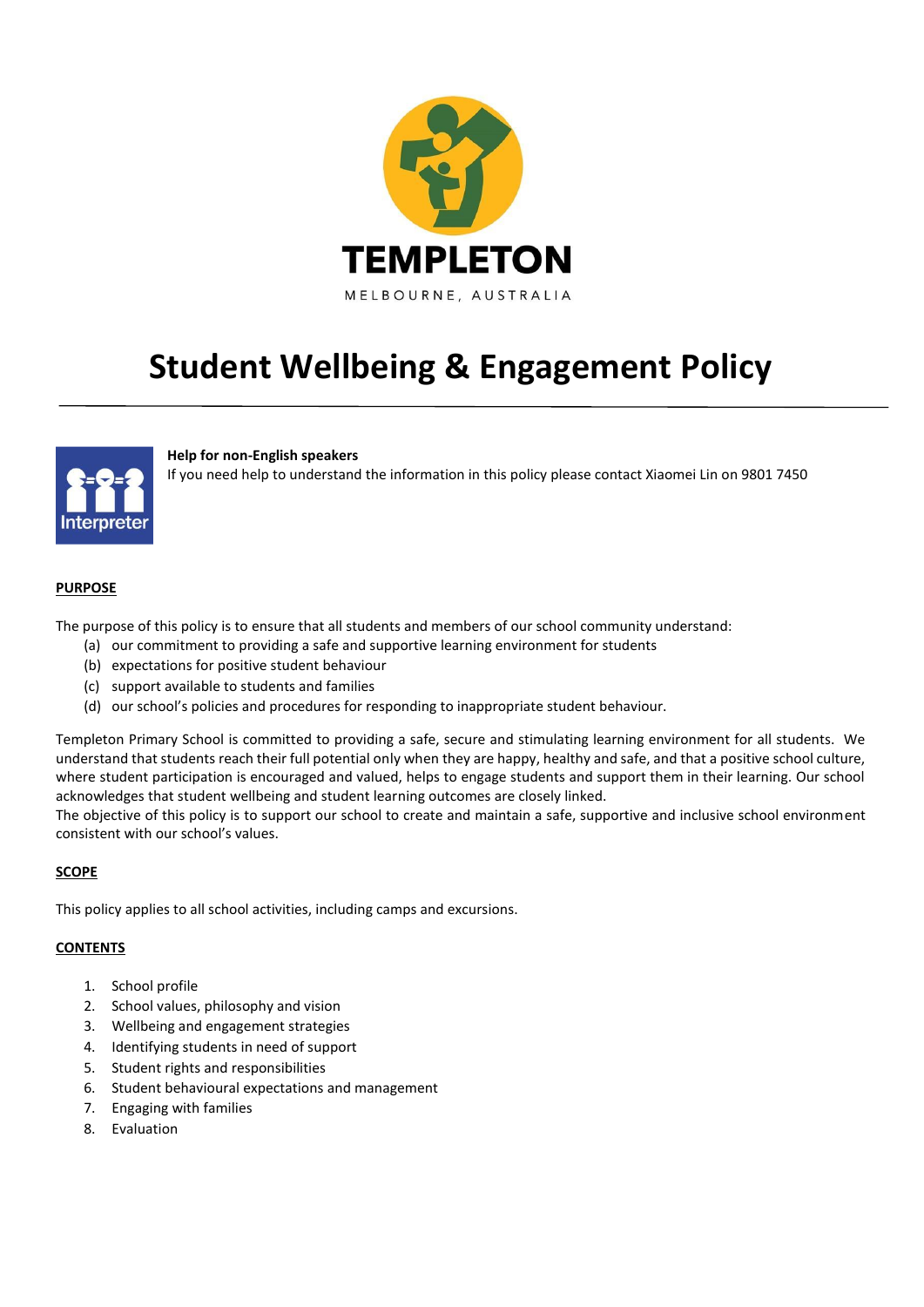# **POLICY**

# **1. School profile**

Templeton is a high performing, student focused school that places a high emphasis on student personal achievement and is committed to challenging our students in all areas of the curriculum. Students' individual needs, personal interests and unique characters are known and supported by staff and enriched by an immersive, safe, positive and vibrant learning environment.

At Templeton, our curriculum is based on the understanding that students learn best by being engaged and active in their learning. Our philosophy of providing our students with a broad and well balanced educational experience ensures that each student has the opportunity to explore and release their individual talents. This philosophy is supported by our extensive range of extra curricula offerings.

Specialist classes in Chinese, Art, Music, Performing Arts, ICT, Library and Phys Ed, ensure that all Templeton students have the opportunity to learn in varied ways. Through these opportunities, our teachers aim to create experiences that inspire students to learn and to continually challenge their personal best. To further support our classroom and specialist programs, we offer Challenge programs for students who require extension beyond the classroom; programs such as Literacy and Numeracy extension, Chinese extension and Physical Education Extension Program (PEEP).

In addition, Literacy and Mathematics support, including Reading Recovery, identifies students who require specialised intervention early in their schooling and puts them on the right path to achieving their educational goals. All our students are supported in the classroom with challenging work at their level.

Our commitment to the pastoral care and mental health of our students is supported with an extensive range of programs that support the emotional needs of our students. Programs such as Lunchtime Clubs, The Resiliency Project, Values Education, Coding, Sport, Homework Club, Dance and Inter House activities, ensure that our commitment to supporting the health and mental wellbeing of our students is paramount.

# **2. School values, philosophy and vision**

Templeton Primary School's Statement of Values and School Philosophy is integral to the work that we do and is the foundation of our school community. Students, staff and members of our school community are encouraged to live and demonstrate our core values of respect, integrity and kindness at every opportunity.

Our school's vision is to empower students to reach their personal best, and fully equip them to contribute positively to society as happy, healthy young adults.

Our Statement of Values is available on our website.

# **3. Wellbeing and engagement strategies**

Templeton Primary School has developed a range of strategies to promote engagement, an inclusive and safe environment, positive behaviour, and respectful relationships for all students in our school. We recognise the importance of student friendships and peer support in helping children and students feel safe and less isolated We acknowledge that some students may need extra social, emotional or educational support at school, and that the needs of students will change over time as they grow and learn. A summary of the universal (whole of school), targeted (year group specific) and individual engagement strategies used by our school is included below:

# Universal

- high and consistent expectations of all staff, students and parents and carers
- prioritise positive relationships between staff and students, recognising the fundamental role this plays in building and sustaining student wellbeing
- creating a culture that is inclusive, engaging and supportive and that embraces and celebrates diversity and empowers all students to participate and feel valued
- welcoming all parents/carers and being responsive to them as partners in learning
- analysing and being responsive to a range of school data such as attendance, Attitudes to School Survey, parent survey data, student management data and school level assessment data
- deliver a broad curriculum including VET programs, VCE and VCAL to ensure that students are able to choose subjects and programs that are tailored to their interests, strengths and aspirations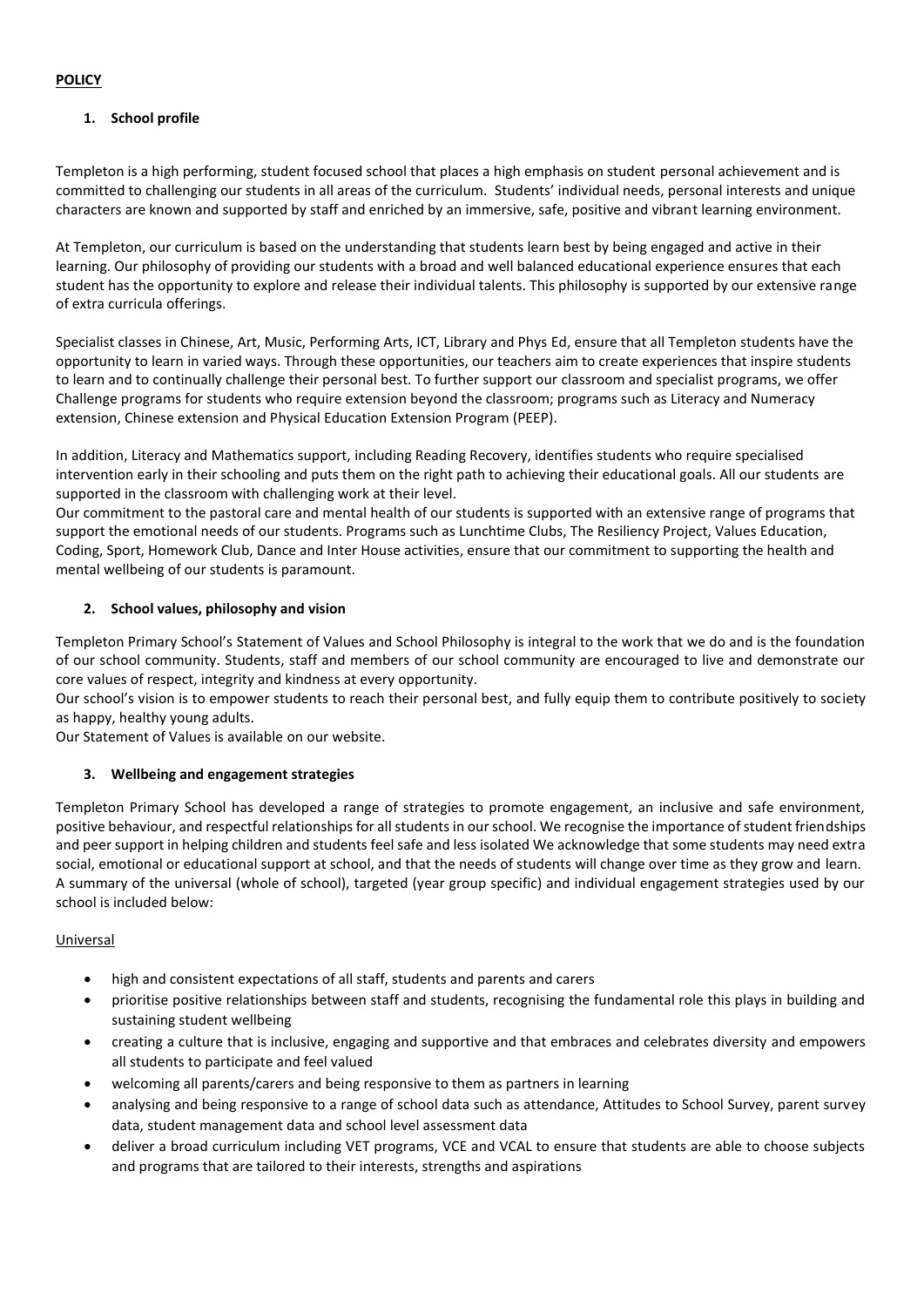- teachers at Templeton Primary School use explicit instructional framework to ensure an explicit, common and shared model of instruction to ensure that evidenced-based, high yield teaching practices are incorporated into all lessons
- teachers at Templeton Primary School adopt a broad range of teaching and assessment approaches to effectively respond to the diverse learning styles, strengths and needs of our students and follow the standards set by the Victorian Institute of Teaching
- our school's Statement of Values and School Philosophy are incorporated into our curriculum and promoted to students, staff and parents so that they are shared and celebrated as the foundation of our school community
- carefully planned transition programs to support students moving into different stages of their schooling
- positive behaviour and student achievement is acknowledged in the classroom, and formally in school assemblies and communication to parents
- monitor student attendance and implement attendance improvement strategies at a whole-school, cohort and individual level
- students have the opportunity to contribute to and provide feedback on decisions about school operations through the Student Representative Council and other forums including year group meetings and Peer Support Groups. Students are also encouraged to speak with their teachers, Year Level Coordinator, Assistant Principal and Principal whenever they have any questions or concerns.
- create opportunities for cross—age connections amongst students through school plays, athletics, music programs and peer support programs
- all students are welcome to self-refer to the Student Wellbeing Coordinator, School Nurse, School Chaplain, Year Group Leaders, Assistant Principal and Principal if they would like to discuss a particular issue or feel as though they may need support of any kind. We are proud to have an 'open door' policy where students and staff are partners in learning
- we engage in school wide positive behaviour support with our staff and students, which includes programs such as:
	- o Respectful Relationships
		- o Bully Stoppers
		- o Safe Schools
- programs, incursions and excursions developed to address issue specific needs or behaviour (i.e. anger management programs)
- opportunities for student inclusion (i.e. sports teams, clubs, recess and lunchtime activities)
- buddy programs, peers support programs
- measures are in place to empower our school community to identify, report and address inappropriate and harmful behaviours such as racism, homophobia and other forms of discrimination or harassment.

## **Targeted**

- each year group has a Year Group Leader/Coordinator, a senior teacher responsible for their year, who monitor the health and wellbeing of students in their year, and act as a point of contact for students who may need additional support
- Koorie students are supported to engage fully in their education, in a positive learning environment that understands and appreciates the strength of Aboriginal and Torres Strait Islander culture – refer to our [insert name of any other school documentation you have in place outlining the school strategies to support Koorie students] for further information
- our English as a second language students are supported through our EAL program, and all cultural and linguistically diverse students are supported to feel safe and included in our school including through [insert any specific strategies you have in place to support CALD students]
- we support learning and wellbeing outcomes of students from refugee background through [insert any specific strategies or measures you have in place to support students from refugee background]
- we provide a positive and respectful learning environment for our students who identify as LGBTIQ+ and follow the Department's policy on [LGBTIQ Student Support \[insert any specific measures at your school to support LGBTIQ+](https://www2.education.vic.gov.au/pal/lgbtiq-student-support/policy)  [students\]](https://www2.education.vic.gov.au/pal/lgbtiq-student-support/policy)
- all students in Out of Home Care are supported in accordance with the Department's policy on Supporting Students in [Out-of-Home Care](https://www2.education.vic.gov.au/pal/supporting-students-out-home-care/policy) including being appointed a Learning Mentor, having an Individual Learning Plan and a Student Support Group (SSG) and being referred to Student Support Services for an Educational Needs Assessment
- students with a disability are supported to be able to engage fully in their learning and school activities in accordance with the Department's policy on [Students with Disability,](https://www2.education.vic.gov.au/pal/students-disability/policy) such as through reasonable adjustments to support access to learning programs, consultation with families and where required, student support groups and individual education plans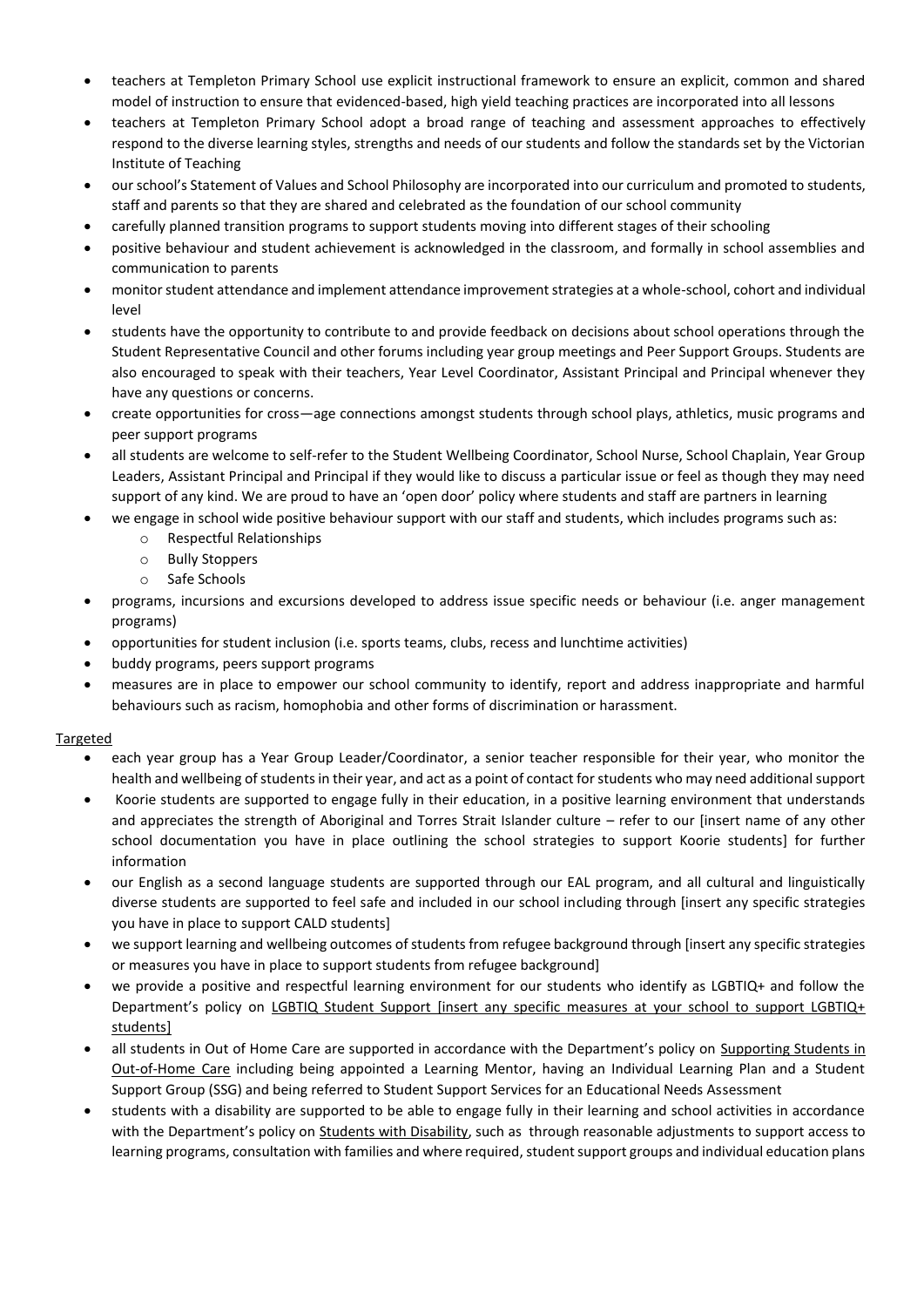- wellbeing and health staff will undertake health promotion and social skills development in response to needs identified by student wellbeing data, classroom teachers or other school staff each year
- staff will apply a trauma-informed approach to working with students who have experienced trauma
- students enrolled under the Department's international student program are supported in accordance with our legal obligations and Department policy and guidelines at[: International Student Program](https://www2.education.vic.gov.au/pal/international-student-program/guidance/supporting-students-learning-and-engagement-section-7)
- all students from Year 10 and above will be assisted to develop a Career Action Plan, with targeted goals and support to plan for their future
- Templeton Primary School assists students to plan their Year 10 work experience, supported by their Career Action Plan

## Individual

Templeton Primary School implements a range of strategies that support and promote individual engagement. These can include:

- building constructive relationships with students at risk or students who are vulnerable due to complex individual circumstances
- meeting with student and their parent/carer to talk about how best to help the student engage with school
- developing an Individual Learning Plan and/or a Behaviour Support Plan
- considering if any environmental changes need to be made, for example changing the classroom set up
- referring the student to:
	- o school-based wellbeing supports
	- o Student Support Services
	- o Appropriate external supports such as council-based youth and family services, other allied health professionals, headspace, child and adolescent mental health services or ChildFirst
	- o Re-engagement programs such as Navigator

Where necessary the school will support the student's family to engage by:

- being responsive and sensitive to changes in the student's circumstances and health and wellbeing
- collaborating, where appropriate and with the support of the student and their family, with any external allied health professionals, services or agencies that are supporting the student
- monitoring individual student attendance and developing an Attendance Improvement Plans in collaboration with the student and their family
- engaging with our regional Koorie Education Support Officers
- running regular Student Support Group meetings for all students:
	- o with a disability
	- o in Out of Home Care
	- o with other complex needs that require ongoing support and monitoring.

## **4. Identifying students in need of support**

Templeton Primary School is committed to providing the necessary support to ensure our students are supported intellectually, emotionally, and socially. The Student Wellbeing team plays a significant role in developing and implementing strategies help identify students in need of support and enhance student wellbeing. Templeton Primary School will utilise the following information and tools to identify students in need of extra emotional, social or educational support:

- personal, health and learning information gathered upon enrolment and while the student is enrolled
- attendance records
- academic performance
- observations by school staff such as changes in engagement, behaviour, self-care, social connectedness and motivation
- attendance, detention and suspension data
- engagement with families
- self-referrals or referrals from peers
- [Amend to include other referral pathways]
- **5. Student rights and responsibilities**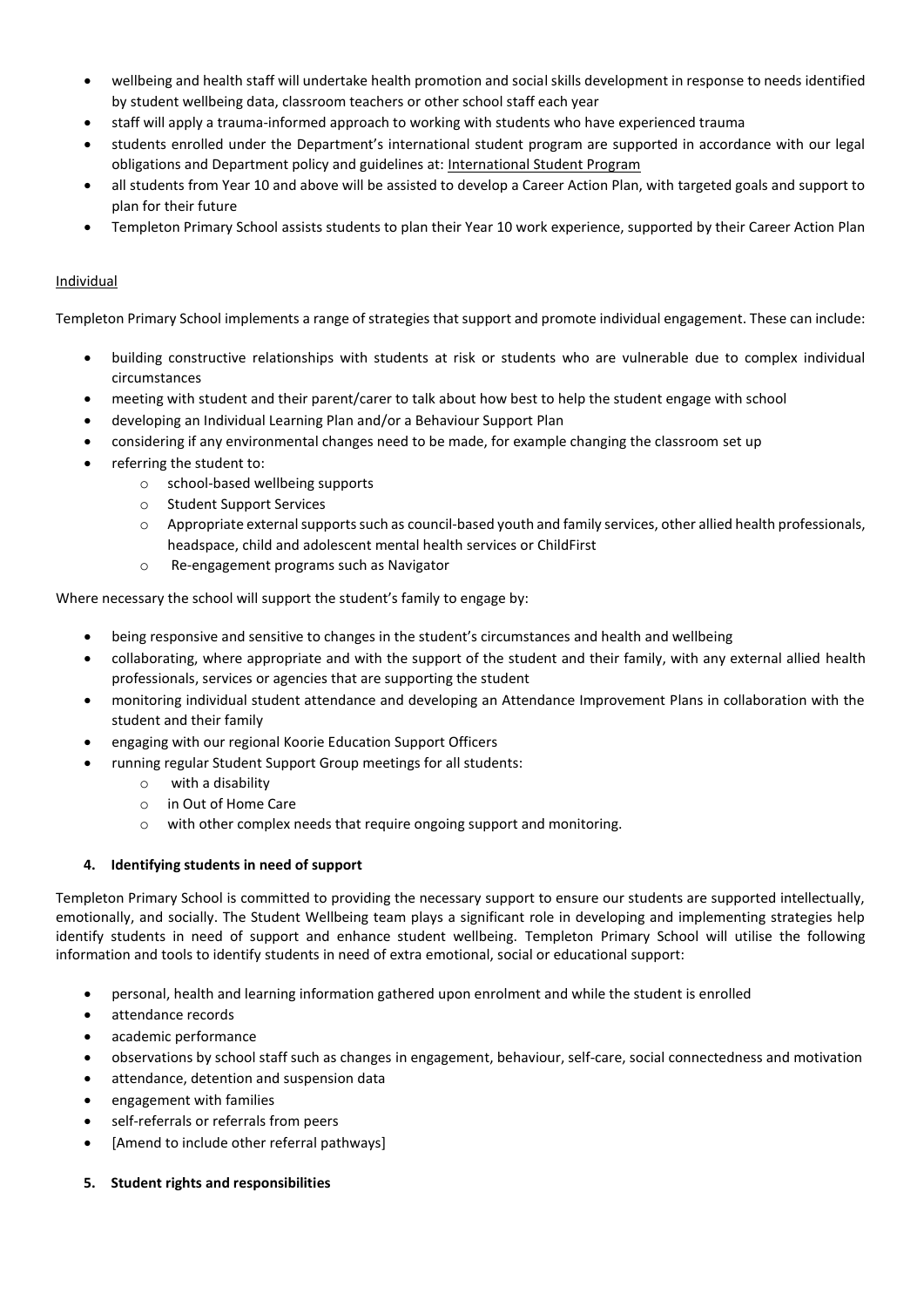All members of our school community have a right to experience a safe and supportive school environment. We expect that all students, staff, parents, and carers treat each other with respect and dignity. Our school's Statement of Values highlights the rights and responsibilities of members of our community.

Students have the right to:

- participate fully in their education
- feel safe, secure, and happy at school
- learn in an environment free from bullying, harassment, violence, racism, discrimination, or intimidation
- express their ideas, feelings, and concerns.

Students have the responsibility to:

- participate fully in their educational program
- display positive behaviours that demonstrate respect for themselves, their peers, their teachers and members of the school community
- respect the right of others to learn.

Students who may have a complaint or concern about something that has happened at school are encouraged to speak to their parents or carers and approach a trusted teacher or a member of the school leadership team. Further information about raising a complaint or concern is available in our Complaints Policy.

## **6. Student behavioural expectations and management**

Behavioural expectations of students are grounded in our school's Statement of Values/Student code of conduct.

Violence, bullying, and other offensive and harmful behaviours such as racism, harassment and discrimination will not be tolerated and will be managed in accordance with this policy. Bullying will be managed in accordance with our Bullying Prevention Policy.

When a student acts in breach of the behaviour standards of our school community, Templeton Primary School will institute a staged response, consistent with the Department's policies on behaviour, discipline and student wellbeing and engagement. Where appropriate, parents will be informed about the inappropriate behaviour and the disciplinary action taken by teachers and other school staff.

Our school considers, explores and implement positive and non-punitive interventions to support student behaviour before considering disciplinary measures such as detention, withdrawal of privileges or withdrawal from class.

Disciplinary measures may be used as part of a staged response to inappropriate behaviour in combination with other engagement and support strategies to ensure that factors that may have contributed to the student's behaviour are identified and addressed. Disciplinary measures at our school will be applied fairly and consistently. Students will always be provided with an opportunity to be heard.

Disciplinary measures that may be applied include:

- warning a student that their behaviour is inappropriate
- teacher controlled consequences such as moving a student in a classroom or other reasonable and proportionate responses to misbehaviour
- withdrawal of privileges
- referral to the Year Level Coordinator
- restorative practices
- detentions
- behaviour support and intervention meetings
- suspension
- expulsion

Suspension, expulsion and restrictive interventions are measures of last resort and may only be used in situations consistent with Department policy, available at:

• <https://www2.education.vic.gov.au/pal/suspensions/policy>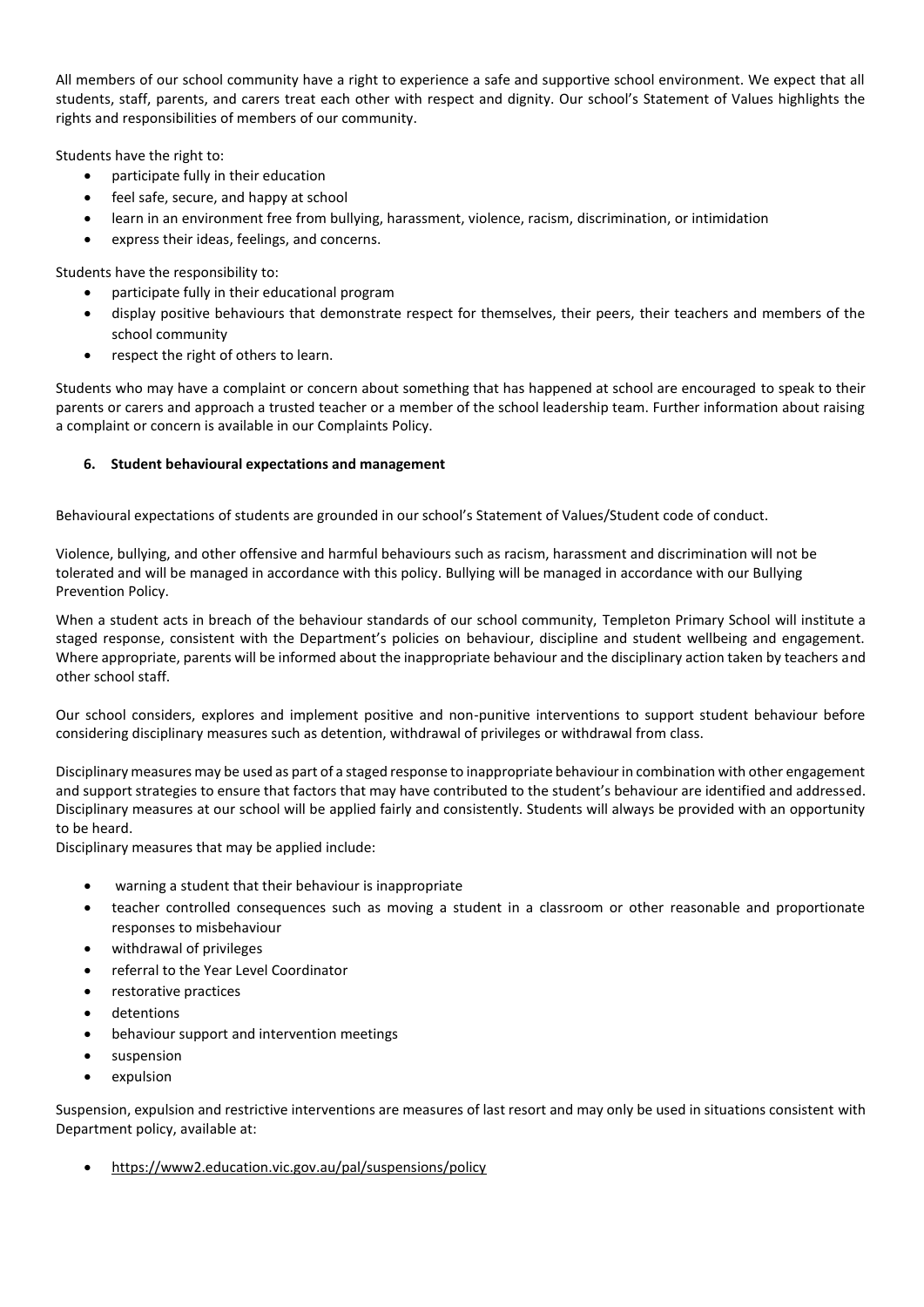- <https://www2.education.vic.gov.au/pal/expulsions/policy>
- <https://www2.education.vic.gov.au/pal/restraint-seclusion/policy>

In line with Ministerial Order 1125, no student aged 8 or younger will be expelled without the approval of the Secretary of the Department of Education and Training.

The Principal of Templeton Primary School is responsible for ensuring all suspensions and expulsions are recorded on CASES21. Corporal punishment is prohibited by law and will not be used in any circumstance at our school.

## **7. Engaging with families**

Templeton Primary School values the input of parents and carers, and we will strive to support families to engage in their child's learning and build their capacity as active learners. We aim to be partners in learning with parents and carers in our school community.

We work hard to create successful partnerships with parents and carers by:

- ensuring that all parents have access to our school policies and procedures, available on our school website
- maintaining an open, respectful line of communication between parents and staff, supported by our Communicating with School Staff policy.
- providing parent volunteer opportunities so that families can contribute to school activities
- involving families with homework and other curriculum-related activities
- involving families in school decision making
- coordinating resources and services from the community for families
- including families in Student Support Groups and developing individual plans for students.

## **8. Evaluation**

Templeton Primary School will collect data each year to understand the frequency and types of wellbeing issues that are experienced by our students so that we can measure the success or otherwise of our school-based strategies and identify emerging trends or needs.

Sources of data that will be assessed on an annual basis include:

- student survey data
- incidents data
- school reports
- parent survey
- case management
- CASES21, including attendance and absence data
- SOCS

Templeton Primary School will also regularly monitor available data dashboards to ensure any wellbeing or engagement issues are acted upon in a timely manner and any intervention occurs as soon as possible.

## **COMMUNICATION**

This policy will be communicated to our school community in the following ways

- Available publicly on our school's website and XUNO
- Included in staff induction processes
- Included in transition and enrolment packs
- Included in student diaries so that it is easily accessible to parents, carers, and students
- Included as annual reference in school newsletter
- Made available in hard copy from school administration upon request

Our school will also ensure it follows the mandatory parent/carer notification requirements with respect to suspensions and expulsions outlined in the Department's policies at: